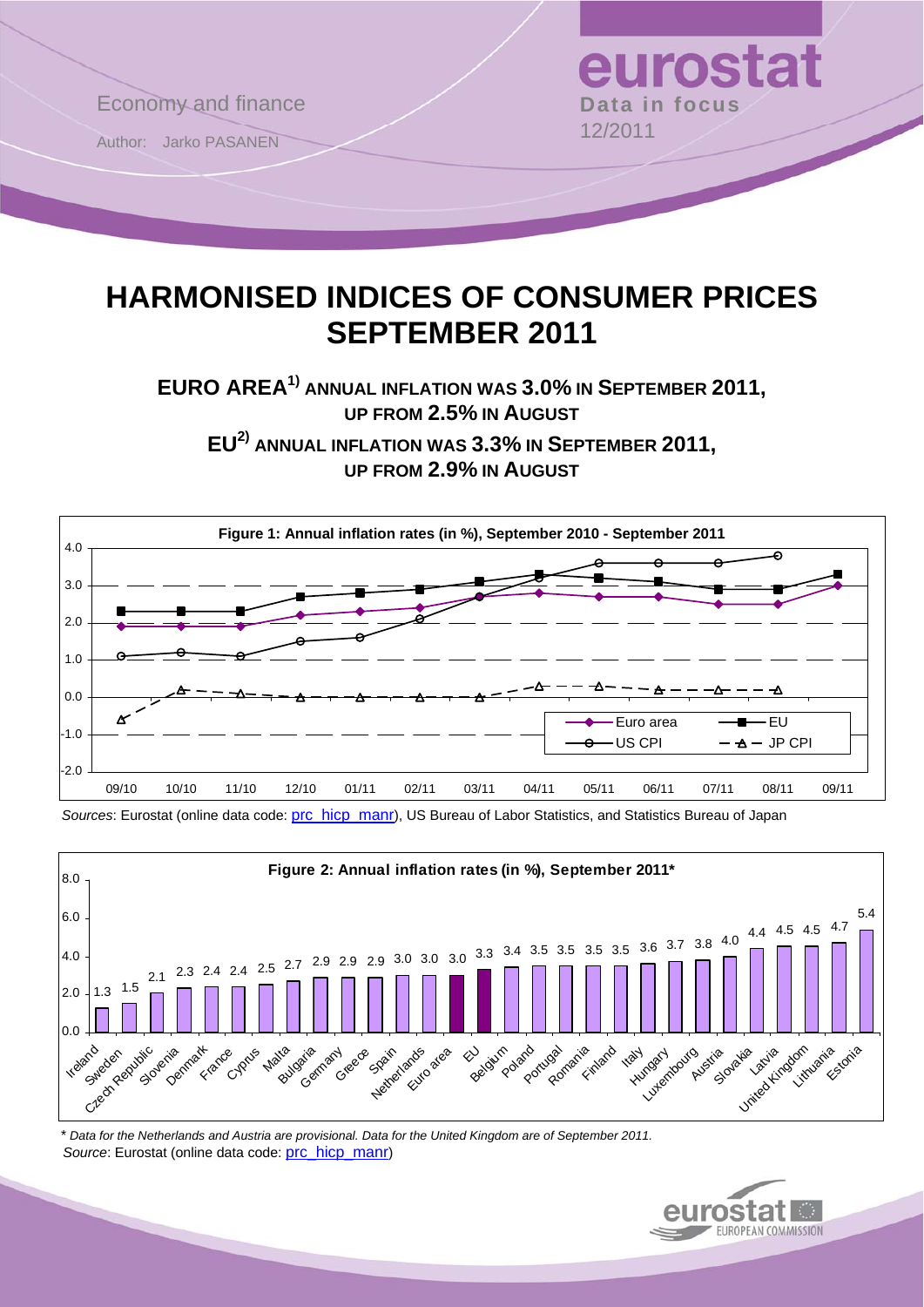## **Table 1: Index levels (2005=100) – HICP all-items**

|                              | Annual<br>average | <b>Monthly Indices</b> |        |        |        |        |        |        |        |        |        |         |         |  |
|------------------------------|-------------------|------------------------|--------|--------|--------|--------|--------|--------|--------|--------|--------|---------|---------|--|
|                              | index             | Oct                    | Nov    | Dec    | Jan    | Feb    | Mar    | Apr    | May    | Jun    | Jul    | Aug     | Sep     |  |
|                              | 2010              | 2010                   | 2010   | 2010   | 2011   | 2011   | 2011   | 2011   | 2011   | 2011   | 2011   | 2011    | 2011    |  |
| Belgium                      | 111.40            | 112.39                 | 112.52 | 113.16 | 111.84 | 114.33 | 114.82 | 115.20 | 115.40 | 115.74 | 114.19 | 115.94  | 116.03  |  |
| Germany                      | 108.4             | 108.6                  | 108.7  | 110.0  | 109.4  | 110.1  | 110.8  | 111.1  | 110.9  | 110.9  | 111.4  | 111.4   | 111.6   |  |
| Estonia                      | 126.95            | 128.92                 | 129.32 | 129.94 | 129.91 | 130.78 | 131.84 | 132.90 | 133.42 | 133.22 | 133.96 | 134.33  | 135.08  |  |
| Ireland                      | 105.4             | 105.5                  | 105.3  | 105.5  | 105.2  | 106.1  | 106.6  | 106.9  | 106.9  | 106.7  | 106.5  | 106.7   | 106.8   |  |
| Greece                       | 117.68            | 119.54                 | 119.78 | 120.37 | 119.19 | 117.60 | 121.37 | 122.17 | 122.44 | 122.19 | 120.51 | 118.80  | 122.83  |  |
| Spain                        | 112.90            | 114.05                 | 114.41 | 115.04 | 113.54 | 113.65 | 116.33 | 117.35 | 117.21 | 116.99 | 115.62 | 115.58  | 116.97  |  |
| France                       | 108.79            | 109.07                 | 109.22 | 109.75 | 109.44 | 109.97 | 110.93 | 111.33 | 111.41 | 111.50 | 110.95 | 111.58  | 111.55  |  |
| Italy                        | 110.6             | 111.8                  | 111.8  | 112.2  | 110.4  | 110.6  | 113.0  | 114.1  | 114.3  | 114.4  | 112.4  | 112.8   | 115.0   |  |
| Cyprus                       | 112.02            | 114.19                 | 113.35 | 113.12 | 112.72 | 113.16 | 114.33 | 115.91 | 116.64 | 117.50 | 115.32 | 115.51  | 116.44  |  |
| Luxembourg                   | 113.10            | 113.97                 | 114.13 | 114.67 | 114.27 | 116.02 | 117.00 | 117.42 | 117.56 | 117.48 | 116.40 | 118.02  | 118.19  |  |
| Malta                        | 112.37            | 113.89                 | 112.21 | 112.76 | 111.31 | 111.01 | 112.69 | 115.11 | 116.57 | 117.14 | 116.84 | 118.12  | 117.65p |  |
| Netherlands                  | 107.56            | 108.22                 | 108.06 | 107.77 | 107.68 | 108.67 | 110.21 | 110.82 | 110.99 | 110.30 | 110.06 | 110.16  | 111.17p |  |
| Austria                      | 109.53            | 110.18                 | 110.18 | 110.93 | 110.86 | 111.75 | 113.11 | 113.78 | 113.68 | 113.64 | 113.23 | 113.42r | 114.12p |  |
| Portugal                     | 108.85            | 109.65                 | 109.73 | 110.15 | 110.68 | 110.62 | 112.41 | 113.03 | 112.92 | 112.71 | 112.85 | 112.38  | 113.06  |  |
| Slovenia                     | 115.62            | 115.88                 | 116.22 | 116.39 | 115.88 | 115.92 | 117.51 | 118.37 | 119.35 | 118.58 | 117.31 | 117.62  | 118.33  |  |
| Slovakia                     | 112.21            | 112.30                 | 112.62 | 112.90 | 115.23 | 115.56 | 116.02 | 116.57 | 116.95 | 116.89 | 116.69 | 116.84  | 117.17  |  |
| Finland                      | 110.49            | 111.23                 | 111.48 | 112.07 | 112.51 | 113.36 | 114.02 | 114.23 | 114.06 | 114.35 | 113.86 | 114.10  | 114.60  |  |
| Euro area                    | 109.84            | 110.52                 | 110.62 | 111.29 | 110.50 | 110.96 | 112.47 | 113.10 | 113.11 | 113.10 | 112.41 | 112.62  | 113.48p |  |
| Bulgaria                     | 136.58            | 137.50                 | 138.24 | 139.30 | 139.94 | 140.71 | 141.27 | 141.14 | 141.29 | 140.85 | 141.36 | 141.17  | 141.20  |  |
| Czech Republic               | 113.7             | 113.5                  | 113.7  | 114.3  | 115.2  | 115.2  | 115.4  | 115.6  | 116.3  | 116.2  | 116.5  | 116.4   | 116.2   |  |
| Denmark                      | 110.8             | 111.4                  | 111.5  | 111.6  | 111.7  | 112.8  | 113.5  | 114.0  | 114.2  | 113.9  | 113.9  | 113.8   | 114.2   |  |
| Latvia                       | 137.91            | 138.75                 | 138.99 | 139.20 | 140.96 | 141.35 | 142.31 | 143.87 | 144.49 | 144.85 | 144.59 | 144.03  | 144.47  |  |
| Lithuania                    | 128.60            | 129.57                 | 129.52 | 130.51 | 131.05 | 131.15 | 132.44 | 133.81 | 134.86 | 134.73 | 134.44 | 133.97  | 135.08  |  |
| Hungary                      | 129.70            | 130.37                 | 130.64 | 131.18 | 132.35 | 132.87 | 134.25 | 135.21 | 135.46 | 135.15 | 134.76 | 134.60  | 134.66  |  |
| Poland                       | 115.6             | 116.3                  | 116.5  | 116.9  | 118.1  | 118.3  | 119.4  | 120.0  | 120.6  | 120.2  | 119.9  | 119.9   | 119.9   |  |
| Romania                      | 135.17            | 138.29                 | 139.02 | 139.76 | 140.85 | 141.94 | 142.80 | 143.75 | 144.06 | 143.64 | 143.13 | 142.64  | 142.34  |  |
| Sweden                       | 110.80            | 111.38                 | 111.59 | 112.27 | 111.27 | 111.81 | 112.25 | 112.63 | 112.66 | 112.30 | 111.99 | 111.92  | 112.71  |  |
| United Kingdom <sup>3)</sup> | 114.5             | 115.2                  | 115.6  | 116.8  | 116.9  | 117.8  | 118.1  | 119.3  | 119.5  | 119.4  | 119.4  | 120.1   | ÷       |  |
| EU                           | 111.77            | 112.49                 | 112.66 | 113.39 | 112.93 | 113.44 | 114.69 | 115.39 | 115.49 | 115.43 | 114.90 | 115.14  | 115.83p |  |
| Iceland                      | 152.79            | 153.84                 | 153.78 | 154.44 | 152.55 | 154.68 | 156.11 | 157.78 | 160.28 | 160.75 | 160.40 | 160.61  | 161.39  |  |
| Norway                       | 111.8             | 111.6                  | 111.8  | 113.3  | 112.4  | 113.0  | 113.4  | 114.1  | 113.8  | 113.3  | 112.9  | 112.1   | 113.3   |  |
| EEA <sup>4</sup>             | 111.80            | 112.51                 | 112.68 | 113.42 | 112.95 | 113.47 | 114.71 | 115.41 | 115.50 | 115.43 | 114.91 | 115.14  | 115.83p |  |
| Switzerland                  | 104.1             | 104.2                  | 104.1  | 104.0  | 104.0  | 104.3  | 105.0  | 105.0  | 104.9  | 104.9  | 104.1  | 103.5   | 103.8   |  |

Source: Eurostat (online data codes: [prc\\_hicp\\_aind](http://ec.europa.eu/eurostat/product?code=prc_hicp_aind&mode=view), [prc\\_hicp\\_midx](http://ec.europa.eu/eurostat/product?code=prc_hicp_midx&mode=view))

 $\overline{a}$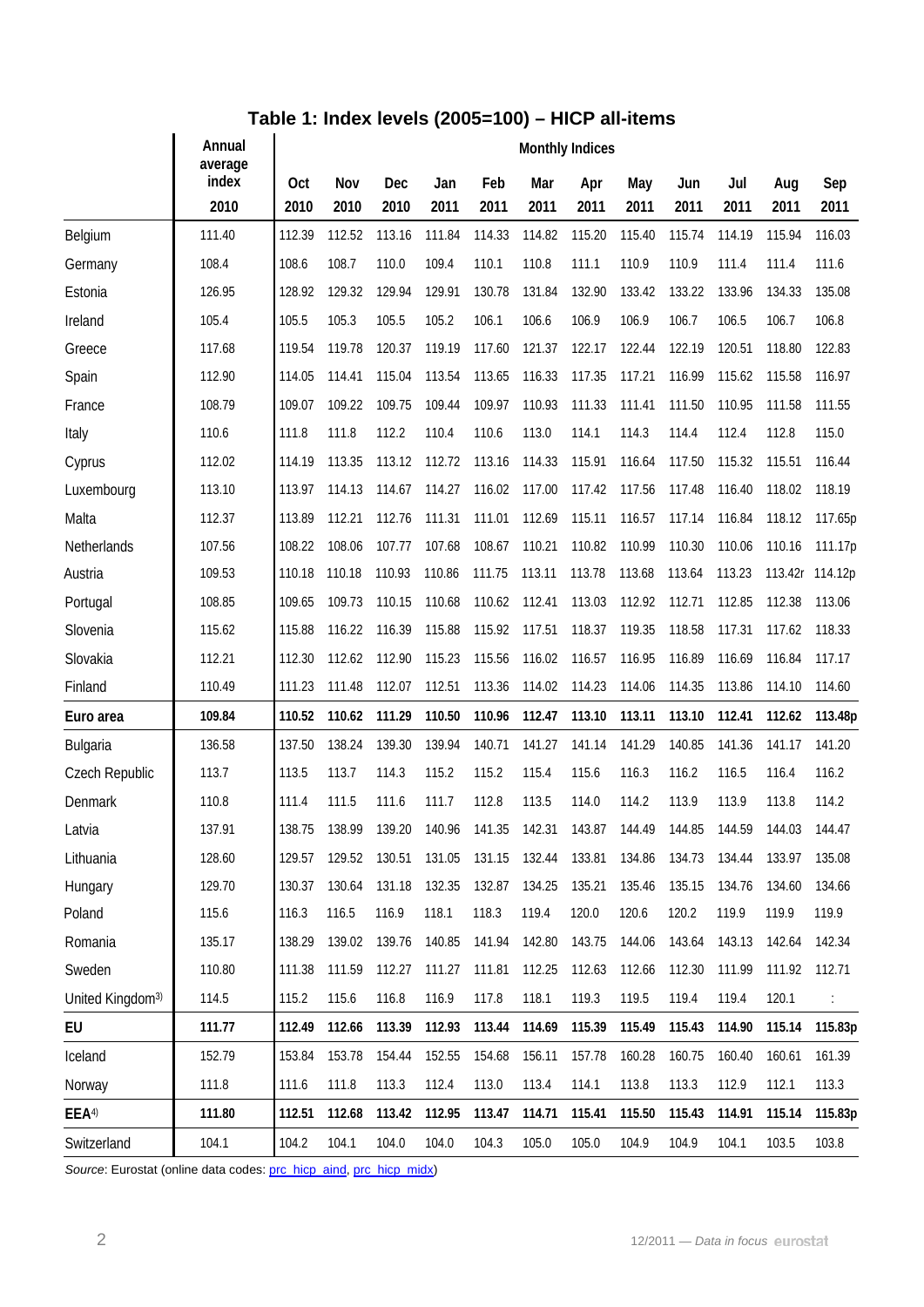|                | 12-month<br>average rates |                           | <b>Annual rates</b> |             |             |             |             |             |             |             |             |             |             |             |                  |
|----------------|---------------------------|---------------------------|---------------------|-------------|-------------|-------------|-------------|-------------|-------------|-------------|-------------|-------------|-------------|-------------|------------------|
|                | Dec<br>2010               | Sep<br>2011               | Sep<br>2010         | Oct<br>2010 | Nov<br>2010 | Dec<br>2010 | Jan<br>2011 | Feb<br>2011 | Mar<br>2011 | Apr<br>2011 | May<br>2011 | Jun<br>2011 | Jul<br>2011 | Aug<br>2011 | Sep<br>2011      |
| Belgium        | 2.3                       | 3.4                       | 2.9                 | 3.1         | 3.0         | 3.4         | 3.7         | 3.5         | 3.5         | 3.3         | 3.1         | 3.4         | 4.0         | 3.4         | 3.4              |
| Germany        | 1.2                       | 2.2                       | 1.3                 | 1.3         | 1.6         | 1.9         | 2.0         | 2.2         | 2.3         | 2.7         | 2.4         | 2.4         | 2.6         | 2.5         | 2.9              |
| Estonia        | 2.7                       | 5.2                       | 3.8                 | 4.5         | 5.0         | 5.4         | 5.1         | 5.5         | 5.1         | 5.4         | 5.5         | 4.9         | 5.3         | 5.6         | 5.4              |
| Ireland        | $-1.6$                    | 0.6                       | $-1.0$              | $-0.8$      | $-0.8$      | $-0.2$      | 0.2         | 0.9         | 1.2         | 1.5         | 1.2         | 1.1         | 1.0         | 1.0         | 1.3              |
| Greece         | 4.7                       | 3.7                       | 5.7                 | 5.2         | 4.8         | 5.2         | 4.9         | 4.2         | 4.3         | 3.7         | 3.1         | 3.1         | 2.1         | 1.4         | 2.9              |
| Spain          | 2.0                       | 3.0                       | 2.8                 | 2.5         | 2.3         | 2.9         | 3.0         | 3.4         | 3.3         | 3.5         | 3.4         | 3.0         | 3.0         | 2.7         | 3.0              |
| France         | 1.7                       | 2.1                       | 1.8                 | 1.8         | 1.8         | 2.0         | 2.0         | 1.8         | 2.2         | 2.2         | 2.2         | 2.3         | 2.1         | 2.4         | 2.4              |
| Italy          | 1.6                       | 2.5                       | 1.6                 | 2.0         | 1.9         | 2.1         | 1.9         | 2.1         | 2.8         | 2.9         | 3.0         | 3.0         | 2.1         | 2.3         | 3.6              |
| Cyprus         | 2.6                       | 3.1                       | 3.6                 | 3.2         | 1.7         | 1.9         | 3.0         | 3.1         | 3.2         | 3.5         | 4.1         | 4.5         | 3.5         | 2.7         | 2.5              |
| Luxembourg     | 2.8                       | 3.5                       | 2.6                 | 2.9         | 2.5         | 3.1         | 3.4         | 3.9         | 4.0         | 4.0         | 3.8         | 3.8         | 3.2         | 3.7         | 3.8              |
| Malta          | 2.0                       | 2.8p                      | 2.4                 | 2.2         | 3.4         | 4.0         | 3.3         | 2.7         | 2.8         | 2.4         | 2.5         | 3.1         | 2.2         | 2.3         | 2.7p             |
| Netherlands    | 0.9                       | 2.2p                      | 1.4                 | 1.4         | 1.4         | 1.8         | 2.0         | 2.0         | 2.0         | 2.2         | 2.4         | 2.5         | 2.9         | 2.8         | 3.0 <sub>p</sub> |
| Austria        | 1.7                       | 3.1p                      | 1.7                 | 2.0         | 1.8         | 2.2         | 2.5         | 3.1         | 3.3         | 3.7         | 3.7         | 3.7         | 3.8         | 3.7         | 4.0p             |
| Portugal       | 1.4                       | 3.2                       | 2.0                 | 2.3         | 2.2         | 2.4         | 3.6         | 3.5         | 3.9         | 4.0         | 3.7         | 3.3         | 3.0         | 2.8         | 3.5              |
| Slovenia       | 2.1                       | 1.9                       | 2.1                 | 2.1         | 1.6         | 2.2         | 2.3         | 2.0         | 2.4         | 2.0         | 2.4         | 1.6         | 1.1         | 1.2         | 2.3              |
| Slovakia       | 0.7                       | 3.2                       | 1.1                 | 1.0         | 1.0         | 1.3         | 3.2         | 3.5         | 3.8         | 3.9         | 4.2         | 4.1         | 3.8         | 4.1         | 4.4              |
| Finland        | 1.7                       | 3.2                       | 1.4                 | 2.3         | 2.4         | 2.8         | 3.1         | 3.5         | 3.5         | 3.4         | 3.4         | 3.4         | 3.7         | 3.5         | 3.5              |
| Euro area      | 1.6                       | 2.5p                      | 1.9                 | 1.9         | 1.9         | 2.2         | 2.3         | 2.4         | 2.7         | 2.8         | 2.7         | 2.7         | 2.5         | 2.5         | 3.0 <sub>p</sub> |
| Bulgaria       | 3.0                       | 3.8                       | 3.6                 | 3.6         | 4.0         | 4.4         | 4.3         | 4.6         | 4.6         | 3.3         | 3.4         | 3.5         | 3.4         | 3.1         | 2.9              |
| Czech Republic | 1.2                       | 1.9                       | 1.8                 | 1.8         | 1.9         | 2.3         | 1.9         | 1.9         | 1.9         | 1.6         | 2.0         | 1.9         | 1.9         | 2.1         | 2.1              |
| Denmark        | 2.2                       | 2.7                       | 2.5                 | 2.4         | 2.5         | 2.8         | 2.6         | 2.6         | 2.5         | 2.8         | 3.1         | 2.9         | 3.0         | 2.4         | 2.4              |
| Latvia         | $-1.2$                    | 3.6                       | 0.3                 | 0.9         | 1.7         | 2.4         | 3.5         | 3.8         | 4.1         | 4.3         | 4.8         | 4.7         | 4.2         | 4.6         | 4.5              |
| Lithuania      | 1.2                       | 3.8                       | 1.8                 | 2.6         | 2.5         | 3.6         | 2.8         | 3.0         | 3.7         | 4.4         | 5.0         | 4.8         | 4.6         | 4.4         | 4.7              |
| Hungary        | 4.7                       | 4.0                       | 3.7                 | 4.3         | 4.0         | 4.6         | 4.0         | 4.2         | 4.6         | 4.4         | 3.9         | 3.5         | 3.1         | 3.5         | 3.7              |
| Poland         | 2.7                       | 3.5                       | 2.5                 | 2.6         | 2.6         | 2.9         | 3.5         | 3.3         | 4.0         | 4.1         | 4.3         | 3.7         | 3.6         | 4.0         | 3.5              |
| Romania        | 6.1                       | 6.9                       | 7.7                 | 7.9         | 7.7         | 7.9         | 7.0         | 7.6         | 8.0         | 8.4         | 8.5         | 8.0         | 4.9         | 4.3         | 3.5              |
| Sweden         | 1.9                       | 1.6                       | 1.5                 | 1.6         | 1.7         | 2.1         | 1.4         | 1.2         | 1.4         | 1.8         | 1.7         | 1.5         | 1.6         | 1.6         | 1.5              |
| United Kingdom | 3.3                       | $\mathbb{R}^{\mathbb{Z}}$ | 3.1                 | 3.2         | 3.3         | 3.7         | 4.0         | 4.4         | 4.0         | 4.5         | 4.5         | 4.2         | 4.4         | 4.5         |                  |
| EU             | 2.1                       | 2.9 <sub>p</sub>          | 2.3                 | 2.3         | 2.3         | 2.7         | 2.8         | 2.9         | 3.1         | 3.3         | 3.2         | 3.1         | 2.9         | 2.9         | 3.3p             |
| Iceland        | 7.5                       | 3.9                       | 5.1                 | 4.6         | 3.8         | 3.5         | 2.2         | 2.3         | 2.3         | 3.1         | 4.3         | 4.8         | 5.2         | 5.0         | 5.6              |
| Norway         | 2.3                       | 1.5                       | 1.4                 | 1.7         | 1.5         | 2.7         | 2.0         | 1.1         | 0.9         | 1.3         | 1.6         | 1.3         | 1.5         | 1.3         | 1.6              |
| EEA            | 2.1                       | 2.9 <sub>p</sub>          | 2.2                 | 2.3         | 2.3         | 2.7         | 2.7         | 2.9         | 3.1         | 3.2         | 3.2         | 3.1         | 2.9         | 2.9         | 3.3p             |
| Switzerland    | 0.6                       | $0.3\,$                   | 0.3                 | 0.2         | 0.2         | 0.4         | 0.2         | 0.5         | 1.0         | 0.1         | 0.3         | 0.6         | 0.3         | $-0.3$      | 0.2              |

## **Table 2: Inflation rates (in %) – HICP all-items**

Source: Eurostat (online data codes: [prc\\_hicp\\_mv12r,](http://ec.europa.eu/eurostat/product?code=prc_hicp_mv12r&mode=view) [prc\\_hicp\\_manr](http://ec.europa.eu/eurostat/product?code=prc_hicp_manr&mode=view))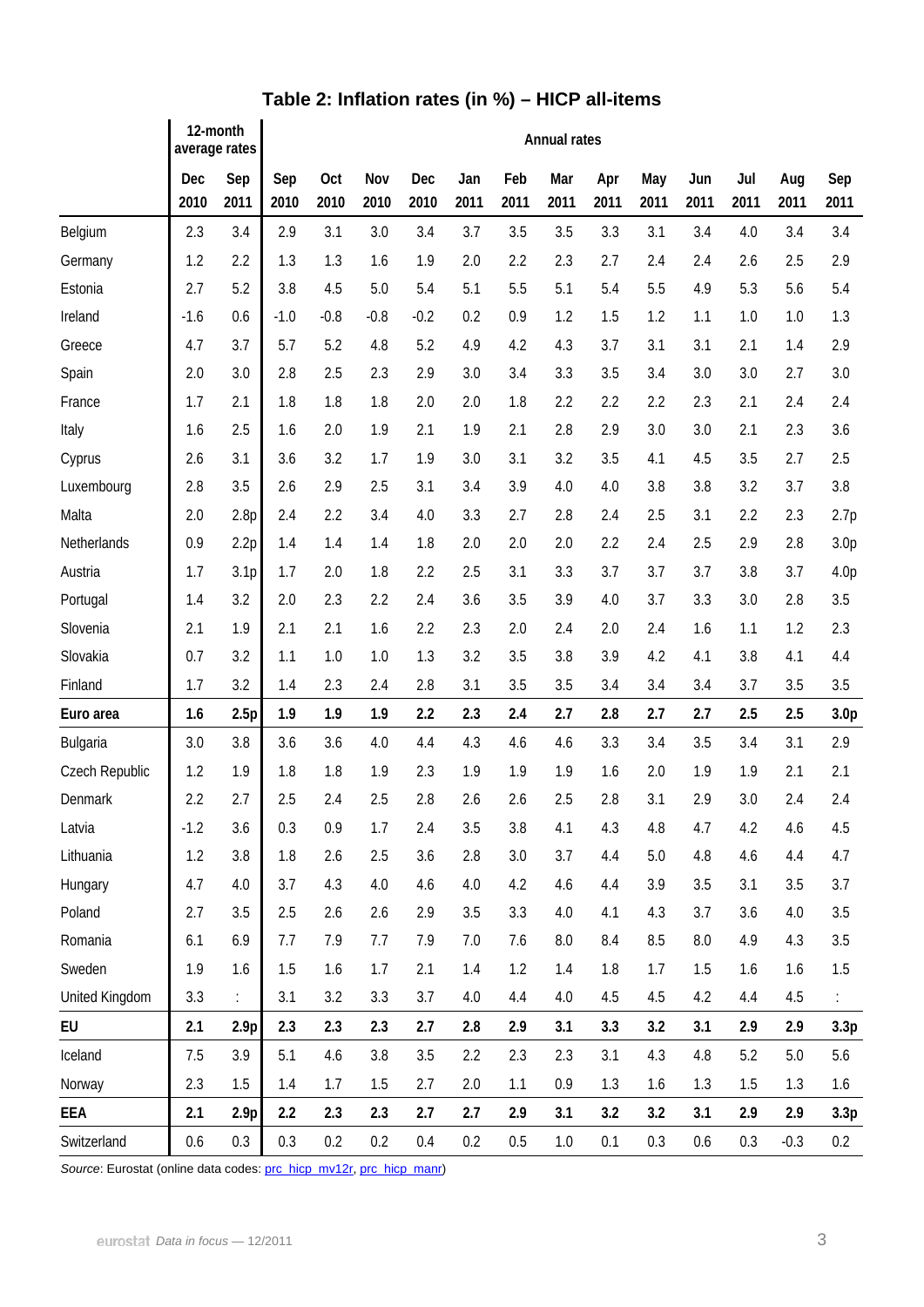| Sep 2011       |                  |         |                  |                  |                  |        |                            |      |                |                  |                  |                  |      |
|----------------|------------------|---------|------------------|------------------|------------------|--------|----------------------------|------|----------------|------------------|------------------|------------------|------|
|                | $00\,$           | 01      | 02               | 03               | 04               | 05     | 06                         | 07   | 08             | 09               | 10               | 11               | 12   |
| Belgium        | 3.4              | 1.9     | 0.5              | 1.4              | 9.8              | 1.5    | 0.3                        | 7.0  | $-0.8$         | 0.0              | $-0.5$           | 2.2              | 3.0  |
| Germany        | 2.9              | 3.3     | 2.2              | 3.5              | 4.3              | 0.8    | 0.5                        | 5.3  | $-3.0$         | 1.1              | 0.7              | 1.9              | 1.0  |
| Estonia        | 5.4              | 9.0     | 5.0              | 5.2              | 7.5              | 1.6    | 1.0                        | 7.6  | $-10.0$        | 0.3              | 1.8              | 7.3              | 3.6  |
| Ireland        | 1.3              | 1.5     | $-0.6$           | $-0.3$           | 3.7              | $-2.3$ | 3.4                        | 4.5  | 1.0            | $-0.5$           | $-1.6$           | $-0.8$           | 4.5  |
| Greece         | 2.9              | 2.1     | 6.2              | 3.0              | 8.7              | 0.9    | 0.3                        | 3.9  | 0.0            | 0.0              | $-0.5$           | 2.7              | 2.1  |
| Spain          | 3.0              | 2.3     | 9.3              | $-0.4$           | 7.1              | 1.0    | $-1.1$                     | 8.0  | $-1.2$         | 0.0              | 2.3              | 1.4              | 2.4  |
| France         | 2.4              | 3.3     | 3.7              | 0.2              | 4.4              | 1.7    | 1.0                        | 5.0  | $-4.5$         | $-1.2$           | 3.0              | 1.8              | 1.7  |
| Italy          | 3.6              | 2.3     | 3.7              | 3.8              | 5.2              | 1.7    | 7.6                        | 6.6  | $-1.6$         | 1.6              | 2.2              | 2.6              | 3.6  |
| Cyprus         | 2.5              | 0.8     | 10.2             | 2.0              | 8.4              | 1.4    | 3.3                        | 3.6  | 2.3            | 0.4              | 1.8              | 1.8              | 1.6  |
| Luxembourg     | 3.8              | 2.6     | 3.1              | 1.7              | 6.0              | 1.7    | 11.5                       | 6.7  | $-0.1$         | 0.9              | 4.6              | 2.3              | 3.3  |
| Malta          | 2.7p             | 2.8     | 4.5              | 4.0              | 3.3              | $-0.1$ | 1.5                        | 7.2p | $-9.7$         | 1.2              | 4.2              | 3.9              | 4.2  |
| Netherlands    | 3.0 <sub>p</sub> | 2.3p    | 4.6p             | 2.8p             | 3.5p             | 1.4p   | 4.1p                       | 5.4p | 2.1p           | 1.0 <sub>p</sub> | 2.9p             | 2.8p             | 2.4p |
| Austria        | 4.0 <sub>p</sub> | 4.4p    | 4.0 <sub>p</sub> | 3.8p             | 3.7p             | 1.9p   | 1.7p                       | 6.6p | 0.5p           | 2.5p             | 6.0 <sub>p</sub> | 4.6p             | 3.7p |
| Portugal       | 3.5              | 1.8     | 7.3              | $-1.7$           | 4.7              | 1.4    | 5.8                        | 9.6  | 2.4            | $-0.2$           | 2.1              | 0.4              | 2.0  |
| Slovenia       | 2.3              | 4.0     | 2.8              | $-4.2$           | 6.2              | 1.6    | 0.7                        | 2.8  | 1.0            | $-1.3$           | 2.3              | 2.9              | 2.5  |
| Slovakia       | 4.4              | 5.2     | 4.2              | 2.1              | 8.1              | $-0.2$ | 4.1                        | 6.8  | 0.1            | 0.4              | 5.7              | 3.4              | 3.9  |
| Finland        | 3.5              | 5.8     | 1.0              | 2.2              | 7.3              | 2.1    | 0.7                        | 3.9  | $-2.1$         | $-0.3$           | 0.9              | 5.5              | 2.5  |
| Euro area      | 3.0 <sub>p</sub> | 2.8p    | 3.7 <sub>p</sub> | 2.0 <sub>p</sub> | 5.0 <sub>p</sub> | 1.3p   | 2.1 <sub>p</sub>           | 5.9p | $-1.9p$        | 0.5p             | 1.8 <sub>p</sub> | 2.2p             | 2.2p |
| Bulgaria       | 2.9              | 5.7     | 0.3              | 0.5              | 2.0              | $-0.4$ | 9.7                        | 5.4  | $-1.2$         | $-4.1$           | 3.8              | 1.4              | 3.4  |
| Czech Republic | 2.1              | 5.1     | 2.8              | $-1.3$           | 4.7              | $-1.9$ | 2.3                        | 3.3  | $-0.5$         | $-1.9$           | 2.2              | 0.8              | 0.3  |
| Denmark        | 2.4              | 3.1     | 2.5              | 2.5              | 4.4              | 0.7    | 2.6                        | 3.4  | 2.5            | $-1.3$           | 4.2              | 2.5              | 2.0  |
| Latvia         | 4.5              | 7.8     | 5.5              | 3.2              | 7.6              | $-0.1$ | $-3.1$                     | 7.8  | $-1.8$         | $-2.1$           | $-2.0$           | 2.5              | 1.0  |
| Lithuania      | 4.7              | 7.7     | 0.6              | 0.0              | 10.0             | 1.1    | 0.3                        | 8.8  | $-2.2$         | $-0.9$           | 0.5              | 5.0              | 1.6  |
| Hungary        | 3.7              | 6.7     | $-0.8$           | 2.6              | 6.0              | 0.7    | 2.6                        | 6.5  | 1.7            | $-0.1$           | 0.1              | 1.9              | 0.9  |
| Poland         | 3.5              | 2.7     | 5.5              | $-2.9$           | 5.6              | 2.4    | 4.4                        | 6.6  | 0.8            | 0.0              | 3.2              | 4.1              | 2.6  |
| Romania        | 3.5              | $1.7\,$ | 5.7              | 1.7              | 6.7              | 1.5    | 0.7                        | 11.0 | 0.4            | 2.1              | $3.8\,$          | 2.4              | 1.3  |
| Sweden         | 1.5              | 1.2     | 1.1              | 3.7              | 1.2              | 0.7    | $0.8\,$                    | 3.9  | $-1.4$         | $-0.8$           | 2.4              | 3.2              | 1.1  |
| United Kingdom | t.               | ÷.      | ÷.               | t.               | ÷.               | ÷.     | $\ddot{\ddot{\phantom{}}}$ | ÷.   | $\ddot{\cdot}$ | ÷.               | ÷,               | t.               | t.   |
| EU             | 3.3p             | 3.3p    | 4.4p             | 1.8 <sub>p</sub> | 5.0 <sub>p</sub> | 1.8p   | 2.3p                       | 6.5p | $-0.8p$        | 0.2p             | 2.7p             | 2.7 <sub>p</sub> | 2.3p |
| Iceland        | 5.6              | 6.2     | 4.1              | 0.0              | 11.3             | 2.5    | 0.7                        | 10.7 | 6.6            | 0.0              | 3.3              | 7.2              | 4.3  |
| Norway         | 1.6              | 0.3     | 6.9              | $-0.5$           | $-3.6$           | $-0.7$ | 2.1                        | 3.2  | $-0.9$         | $-1.0$           | 3.9              | 2.8              | 3.4  |
| EEA            | 3.3p             | 3.3p    | 4.4p             | 1.8p             | 5.0 <sub>p</sub> | 1.7p   | 2.3p                       | 6.4p | $-0.8p$        | 0.2p             | 2.7p             | 2.7 <sub>p</sub> | 2.3p |
| Switzerland    | 0.2              | $-3.9$  | 0.3              | 8.6              | 3.0              | $-1.4$ | 0.2                        | 0.7  | 0.6            | $-5.0$           | 1.2              | 1.5              | 0.5  |

## **Table 3: Annual inflation rates (in %) for HICP main categories**

#### **COICOP/HICP code of main categories**

- 00 HICP (all-items index)<br>
01 Food and non-alcoholic beverages<br>
07 Transports 01 Food and non-alcoholic beverages<br>
02 Alcoholic beverages and tobacco<br>
02 Alcoholic beverages and tobacco<br>
08 Communications
- 02 Alcoholic beverages and tobacco<br>
03 Clothing and footwear<br>
09 Recreation and culture
- 
- 03 Clothing and footwear 09 Recreation 04 Housing, water, electricity, gas and other fuels 09 09 Recreation 04 04 Housing, water, electricity, gas and other fuels 10 Education<br>
05 Furnishings, household equipment and routine 11 Restaurants and hotels
- 05 Furnishings, household equipment and routine maintenance of the house

Source: Eurostat (online data code : [prc\\_hicp\\_manr\)](http://ec.europa.eu/eurostat/product?code=prc_hicp_manr&mode=view)

- 
- 
- 
- 
- 
- 
- 12 Miscellaneous goods and services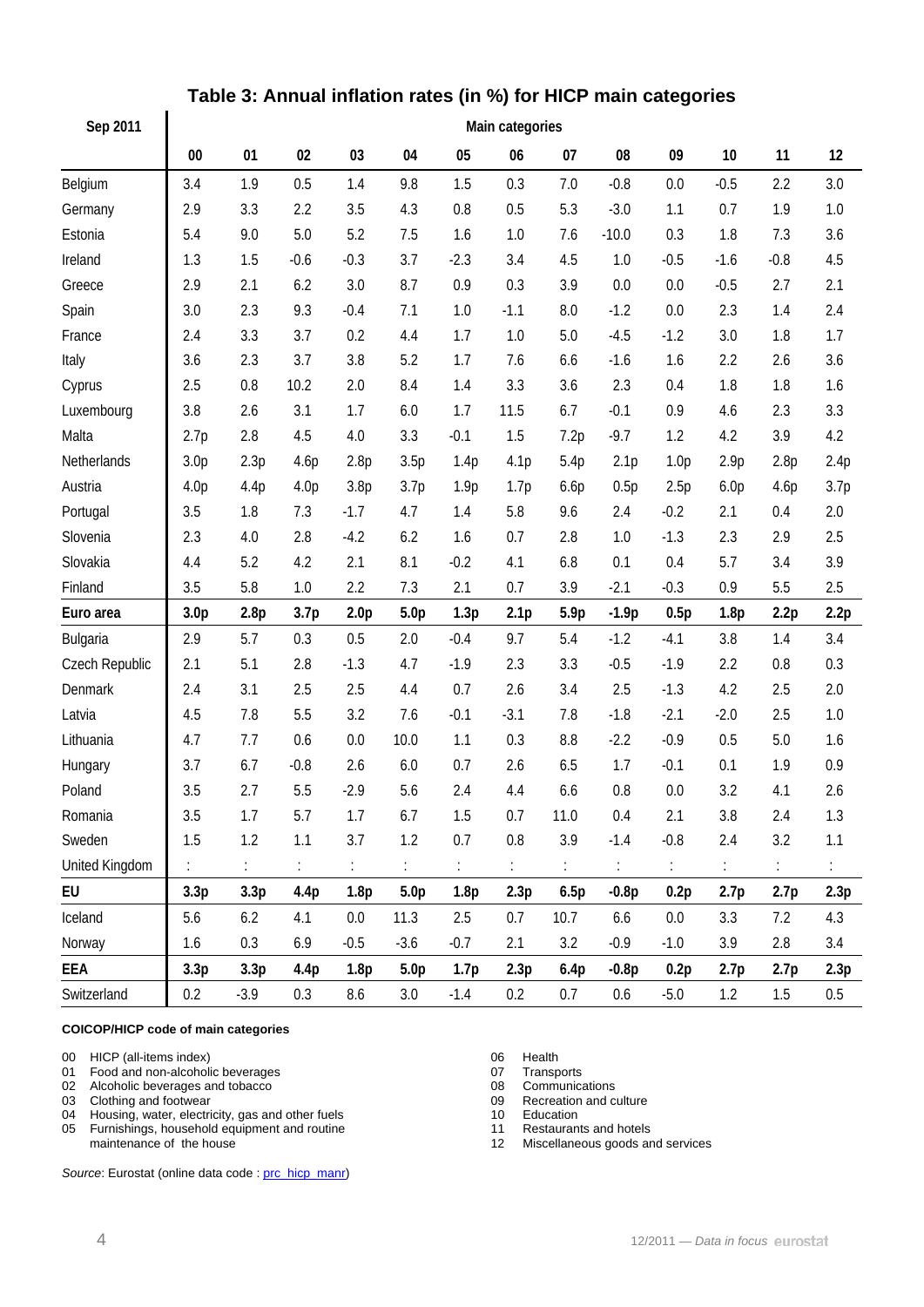|                    | HICP all-items excluding |                 |                                         |                 |                 |                                |                 |                          |                 |                 |                 | Energy          |                 | Food, alcohol<br>and tobacco |  |
|--------------------|--------------------------|-----------------|-----------------------------------------|-----------------|-----------------|--------------------------------|-----------------|--------------------------|-----------------|-----------------|-----------------|-----------------|-----------------|------------------------------|--|
|                    | energy                   |                 | energy, food,<br>alcohol and<br>tobacco |                 |                 | energy,<br>unprocessed<br>food |                 | energy,<br>seasonal food | tobacco         |                 |                 |                 |                 |                              |  |
|                    | Aug<br>2011              | Sep<br>2011     | Aug<br>2011                             | Sep<br>2011     | Aug<br>2011     | Sep<br>2011                    | Aug<br>2011     | Sep<br>2011              | Aug<br>2011     | Sep<br>2011     | Aug<br>2011     | Sep<br>2011     | Aug<br>2011     | Sep<br>2011                  |  |
|                    |                          |                 | 110.98                                  |                 |                 |                                |                 |                          |                 |                 |                 |                 |                 |                              |  |
| Belgium            | 112.65                   | 112.47<br>108.8 |                                         | 110.77<br>107.5 | 112.70          | 112.57<br>108.7                | 112.80<br>108.9 | 112.68<br>108.8          | 115.84          | 115.92          | 143.90          | 146.52<br>134.9 | 118.47          | 118.38<br>114.4              |  |
| Germany<br>Estonia | 108.9<br>129.43          | 130.02          | 107.7<br>121.68                         | 122.50          | 108.8<br>129.07 | 129.98                         | 128.96          | 129.84                   | 111.2<br>133.00 | 111.3<br>133.78 | 132.8<br>172.43 | 174.47          | 114.0<br>145.81 | 145.93                       |  |
| Ireland            | 103.6                    | 103.7           | 102.5                                   | 102.6           | 104.0           | 104.1                          | 103.8           | 103.9                    | 105.5           | 105.6           | 139.3           | 140.2           | 107.9           | 107.7                        |  |
| Greece             | 114.61                   | 118.87          | 112.09                                  | 117.31          | 114.63          | 119.34                         | 114.71          | 119.22                   | 117.55          | 121.53          | 171.01          | 171.77          | 122.75          | 123.91                       |  |
| Spain              | 112.21                   | 113.62          | 110.03                                  | 111.69          | 111.94          | 113.56                         | 112.17          | 113.72                   | 114.79          | 116.08          | 146.00          | 147.13          | 118.48          | 119.02                       |  |
| France             | 109.79                   | 109.66          | 109.05                                  | 108.84          | 109.57          | 109.40                         | 109.83          | 109.67                   | 111.40          | 111.37          | 130.57          | 131.49          | 112.45          | 112.65                       |  |
| Italy              | 111.4                    | 113.8           | 110.1                                   | 113.1           | 111.3           | 113.9                          | 111.5           | 114.0                    | 112.4           | 114.7           | 129.0           | 128.9           | 116.2           | 116.4                        |  |
| Cyprus             | 111.37                   | 112.30          | 107.30                                  | 108.22          | 109.22          | 110.10                         | 110.07          | 110.94                   | 115.37          | 116.31          | 153.92          | 154.68          | 125.94          | 126.88                       |  |
| Luxembourg         | 115.98                   | 116.10          | 113.38                                  | 113.47          | 116.09          | 116.25                         | 116.09          | 116.26                   | 116.47          | 116.64          | 133.90          | 134.49          | 123.12          | 123.34                       |  |
| Malta              | 115.39                   | 115.02p         | 112.37                                  | 111.74p         | 114.20          | 113.70p                        | 114.64          | 114.17p                  | 118.10          | 117.62p         | 167.98          | 165.56          | 125.25          | 125.95                       |  |
| Netherlands        | 108.71                   | 109.71p         | 107.11                                  | 108.39p         | 108.43          | 109.54p 108.44                 |                 | 109.51p                  | 109.54          | 110.55p         | 122.70          | 123.87p         | 115.67          | 115.44p                      |  |
| Austria            | 111.88r                  | 112.57p         | 110.79r                                 | 111.56p         | 111.78r         | 112.48p                        | 111.85r         | 112.53p                  | 113.32r         | 114.04p         | 131.23r         | 132.21p         | 117.37r         | 117.62p                      |  |
| Portugal           | 109.58                   | 110.27          | 108.74                                  | 109.57          | 110.07          | 110.83                         | 109.77          | 110.53                   | 111.49          | 112.18          | 133.99          | 134.64          | 112.30          | 112.53                       |  |
| Slovenia           | 113.62                   | 114.51          | 108.41                                  | 109.50          | 112.91          | 113.86                         | 113.16          | 114.10                   | 116.67          | 117.41          | 145.84          | 145.26          | 129.86          | 130.09                       |  |
| Slovakia           | 113.74                   | 114.01          | 110.95                                  | 111.35          | 113.95          | 114.37                         | 113.31          | 113.71                   | 115.97          | 116.31          | 131.96          | 132.67          | 121.32          | 121.23                       |  |
| Finland            | 111.87                   | 112.35          | 110.08                                  | 110.44          | 111.91          | 112.36                         | 111.99          | 112.54                   | 113.83          | 114.32          | 143.54          | 144.32          | 117.92          | 118.84                       |  |
| Euro area          | 110.35                   | 111.17p         | 108.95                                  | 109.91p         | 110.21          | 111.09p                        | 110.37          | 111.22p                  | 112.23          | 113.08p         | 134.86          | 136.04p         | 115.54          | 115.85p                      |  |
| Bulgaria           | 141.20                   | 141.19          | 132.02                                  | 131.93          | 143.79          | 143.74                         | 142.82          | 142.82                   | 136.71          | 136.73          | 140.94          | 141.24          | 162.48          | 162.64                       |  |
| Czech Republic     | 112.4                    | 112.2           | 107.2                                   | 106.8           | 113.2           | 113.0                          | 112.7           | 112.5                    | 114.1           | 113.9           | 143.8           | 143.6           | 124.0           | 124.2                        |  |
| Denmark            | 111.9                    | 112.2           | 109.3                                   | 109.9           | 111.8           | 112.3                          | 111.6           | 112.0                    | 113.4           | 113.9           | 130.3           | 131.1           | 121.2           | 120.6                        |  |
| Latvia             | 136.47                   | 136.99          | 120.60                                  | 120.85          | 135.78          | 136.27                         | 136.27          | 136.77                   | 139.81          | 140.15          | 201.89          | 201.75          | 168.87          | 170.01                       |  |
| Lithuania          | 126.91                   | 127.99          | 113.00                                  | 114.35          | 124.91          | 125.97                         | 126.67          | 127.62                   | 131.86          | 133.00          | 184.58          | 185.98          | 151.55          | 152.11                       |  |
| Hungary            | 129.47                   | 129.18          | 121.38                                  | 121.28          | 127.72          | 127.66                         | 128.26          | 128.26                   | 134.50          | 134.52          | 169.77          | 172.21          | 147.76          | 147.04                       |  |
| Poland             | 116.0                    | 116.0           | 110.3                                   | 110.4           | 116.0           | 116.1                          | 116.2           | 116.4                    | 118.0           | 118.0           | 146.2           | 146.3           | 127.7           | 127.6                        |  |
| Romania            | 139.03                   | 138.52          | 131.10                                  | 131.57          | 143.74          | 144.16                         | 140.45          | 140.82                   | 135.67          | 135.38          | 159.73          | 160.56          | 146.50          | 145.03                       |  |
| Sweden             | 109.90                   | 110.78          | 107.54                                  | 108.82          | 109.59          | 110.66                         | 109.72          | 110.74                   | 111.14          | 111.94          | 127.73          | 127.67          | 118.60          | 117.97                       |  |
| United Kingdom     | 116.1                    |                 | 112.8                                   |                 | 115.2           |                                | 115.6           |                          | 118.8           |                 | 166.7           | ÷               | 134.6           |                              |  |
| EU                 | 112.41                   | 113.07p         | 110.06r                                 | 110.84p         | 112.15          | 112.87p 112.35                 |                 | 113.05p                  | 114.38          | 115.06p         | 140.60          | 141.57p         | 121.04          | 121.20p                      |  |
| Iceland            | 156.87                   | 157.69          | 155.72                                  | 156.55          | 157.12          | 157.91                         | 156.44          | 157.27                   | 160.50          | 161.29          | 201.17          | 201.44          | 161.20          | 162.00                       |  |
| Norway             | 109.6                    | 111.1           | 108.1                                   | 109.8           | 110.1           | 111.7                          | 109.6           | 111.2                    | 111.7           | 113.0           | 133.0           | 129.0           | 115.5           | 116.5                        |  |
| EEA                | 112.41                   | 113.08p         | 110.07r                                 | 110.86p         | 112.16          | 112.89p 112.35                 |                 | 113.06p                  | 114.38          | 115.07p         | 140.65          | 141.58p         | 121.02          | 121.19p                      |  |
| Switzerland        | 102.5                    | 102.7           | 102.7                                   | 103.1           | 102.7           | 103.0                          | 102.6           | 102.9                    | 103.3           | 103.6           | 117.5           | 119.7           | 101.2           | 99.9                         |  |

## **Table 4: Index levels (2005=100) - some special aggregates**

Source: Eurostat (online data code : [prc\\_hicp\\_midx\)](http://ec.europa.eu/eurostat/product?code=prc_hicp_midx&mode=view)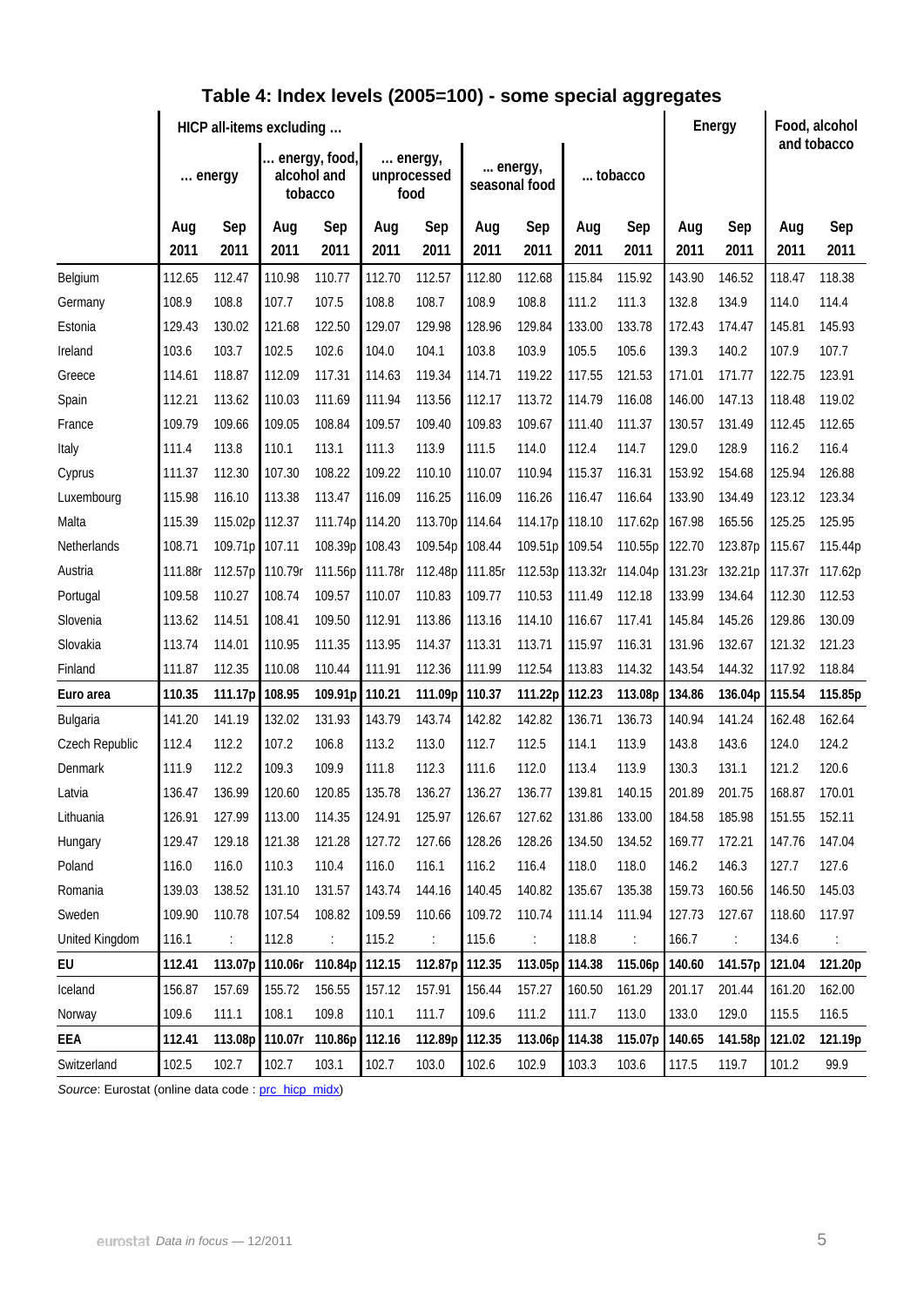### **Comments**

- 1. Euro area inflation is measured by the MUICP ('Monetary Union Index of Consumer Prices' as defined in Council Regulation (EC) No 2494/95 of 23 October 1995) which is the official euro area aggregate. The euro area initially included Belgium, Germany, Ireland, Spain, France, Italy, Luxembourg, the Netherlands, Austria, Portugal and Finland. Greece was included from January 2001, Slovenia from January 2007, Cyprus and Malta from January 2008, Slovakia from January 2009 and Estonia from January 2011. New Member States are integrated into the MUICP using a chain index formula.
- 2. EU inflation is measured by the EICP ('European Index of Consumer Prices' as defined in Council Regulation (EC) No 2494/95 of 23 October 1995) which is the official EU aggregate. The EU included 15 Member States until April 2004, 25 Member States from May 2004 until December 2006 and 27 Member States from January 2007. New Member States are integrated into the EICP using a chain index formula.
- 3. Data for United Kingdom for September 2011 were not available in time for publication. Due to this fact, euro area, EU and EEA totals were calculated using Eurostat estimates.
- 4. EEA inflation is measured by the EEAICP ('European Economic Area Index of Consumer Prices'). It is computed using data for Iceland and Norway in addition to the EU Member States.

#### **Flags**

p provisional r revised : not available

## **Methodology**

#### **Measures of inflation**

An *annual rate* measures the price change between the current month and the same month of the previous year. This measure is responsive to recent changes in price levels but can be influenced by one-off effects in either month.

A *12-month average rate* overcomes this volatility by comparing average Harmonised Indices of Consumer Prices (HICPs) in the latest 12 months to the average of the previous 12 months. This measure is less sensitive to transient changes in prices.

#### **HICPs designed for international comparison**

Harmonised Indices of Consumer Prices (HICPs) are harmonised inflation figures required under the Treaty on the Functioning of the European Union. They are designed for international comparison of consumer price inflation.

The MUICP is used by, among others, the European Central Bank (ECB) as a main indicator for monetary policy management for the euro area (see [ECB press release](http://www.ecb.int/press/pr/date/2003/html/pr030508_2.en.html), 8 May 2003).

The Member States' HICPs are supplied by the National Statistical Institutes; the MUICP, EICP and EEAICP are compiled by Eurostat. HICPs are computed as annual chain indices allowing weights to be changed each year. HICP aggregates are calculated as weighted averages of the HICPs using the weights of the countries and sub-indices concerned. The weight of a country is its share of the household final monetary consumption expenditure in the total of the country group. For the MUICP this is expressed in euro, for the EICP and the EEAICP it is expressed in Purchasing Power Standards. The MUICP is treated as a single entity within the EICP and EEAICP starting from 1999.

#### **Additional information**

About 100 MUICP, EICP, EEAICP and HICP sub-indices and over 30 special aggregates with corresponding weights and inflation rates are available in Eurostat's database:

<http://epp.eurostat.ec.europa.eu/portal/page/portal/hicp/data/database>

More information on methods and data can be found on the HICP section of the Eurostat website:

<http://epp.eurostat.ec.europa.eu/portal/page/portal/hicp/introduction>

Starting with the index of January 2011 a new regulation that defines how seasonal products are to be treated in the HICP has come into force, and may have an effect on the continuity of the affected HICP series. At the level of the allitems index for the euro area, the EU and most Member States, the impact of the implementation of this new regulation is not significant. For further information on the change in the method and its impact please see:

[http://epp.eurostat.ec.europa.eu/portal/page/portal/hicp/documents\\_pub/HICP\\_SP\\_info\\_note\\_annex\\_2011.pdf](http://epp.eurostat.ec.europa.eu/portal/page/portal/hicp/documents_pub/HICP_SP_info_note_annex_2011.pdf)